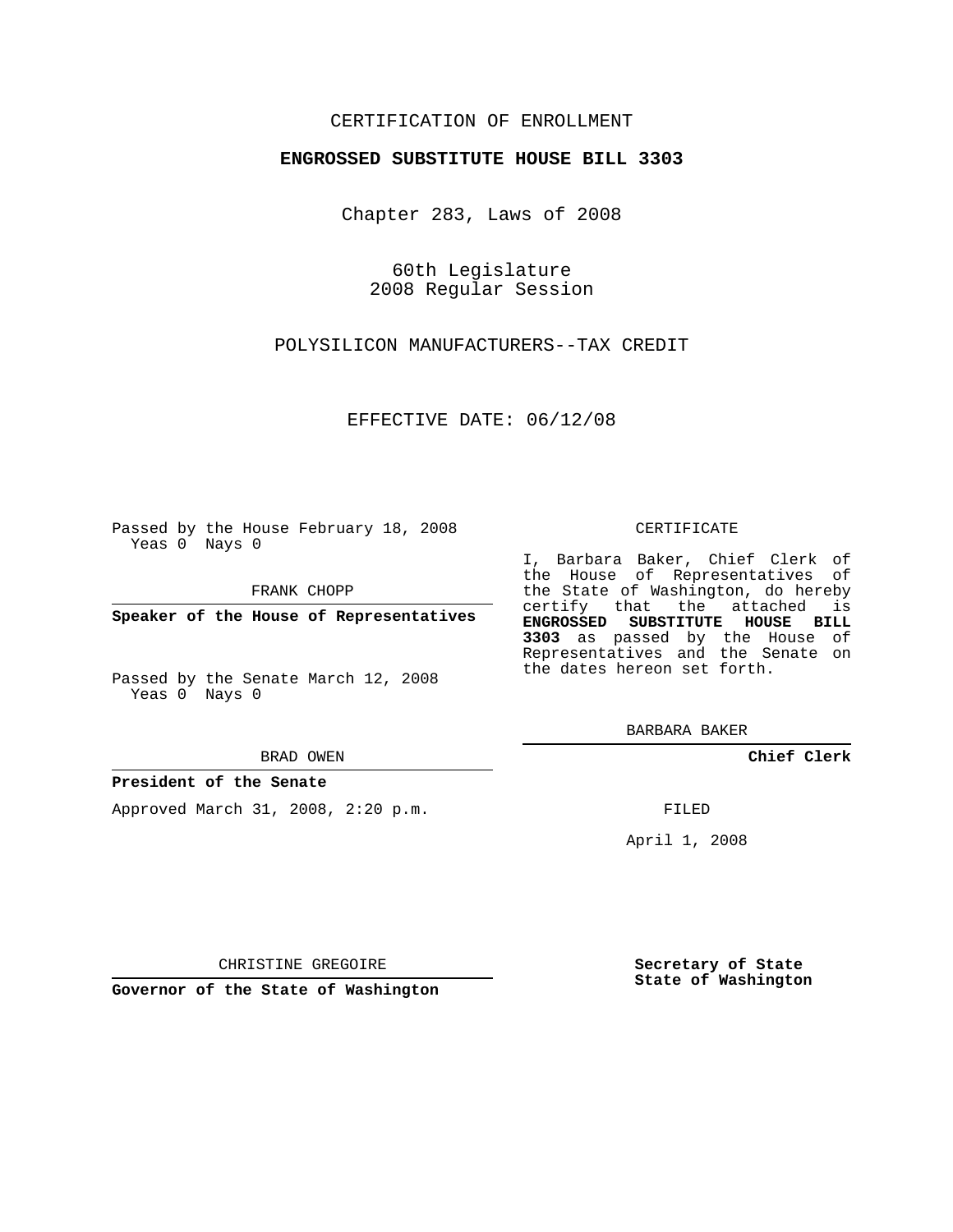# **ENGROSSED SUBSTITUTE HOUSE BILL 3303** \_\_\_\_\_\_\_\_\_\_\_\_\_\_\_\_\_\_\_\_\_\_\_\_\_\_\_\_\_\_\_\_\_\_\_\_\_\_\_\_\_\_\_\_\_

\_\_\_\_\_\_\_\_\_\_\_\_\_\_\_\_\_\_\_\_\_\_\_\_\_\_\_\_\_\_\_\_\_\_\_\_\_\_\_\_\_\_\_\_\_

Passed Legislature - 2008 Regular Session

## **State of Washington 60th Legislature 2008 Regular Session**

**By** House Finance (originally sponsored by Representatives Grant, Walsh, Haler, and Linville)

READ FIRST TIME 02/12/08.

 AN ACT Relating to a business and occupation tax credit for qualified preproduction development expenditures for polysilicon manufacturers; amending RCW 82.32.545; adding a new section to chapter 82.04 RCW; creating a new section; and providing an expiration date.

BE IT ENACTED BY THE LEGISLATURE OF THE STATE OF WASHINGTON:

 NEW SECTION. **Sec. 1.** A new section is added to chapter 82.04 RCW to read as follows:

 (1)(a) In computing the tax imposed under this chapter, a manufacturer of polysilicon may claim a credit for its qualified preproduction development expenditures occurring after January 1, 2008. (b) Any credits earned under this section must be accrued and carried forward and may not be used until July 1, 2009 and until a polysilicon manufacturer expends five hundred million dollars on a polysilicon manufacturing plant located in a county along the boundary line between Washington and Oregon with a population greater than fifty thousand but less than one hundred thousand. A polysilicon manufacturer may not claim a credit under this section in excess of one million dollars in any calendar year. Carryover credits may be used at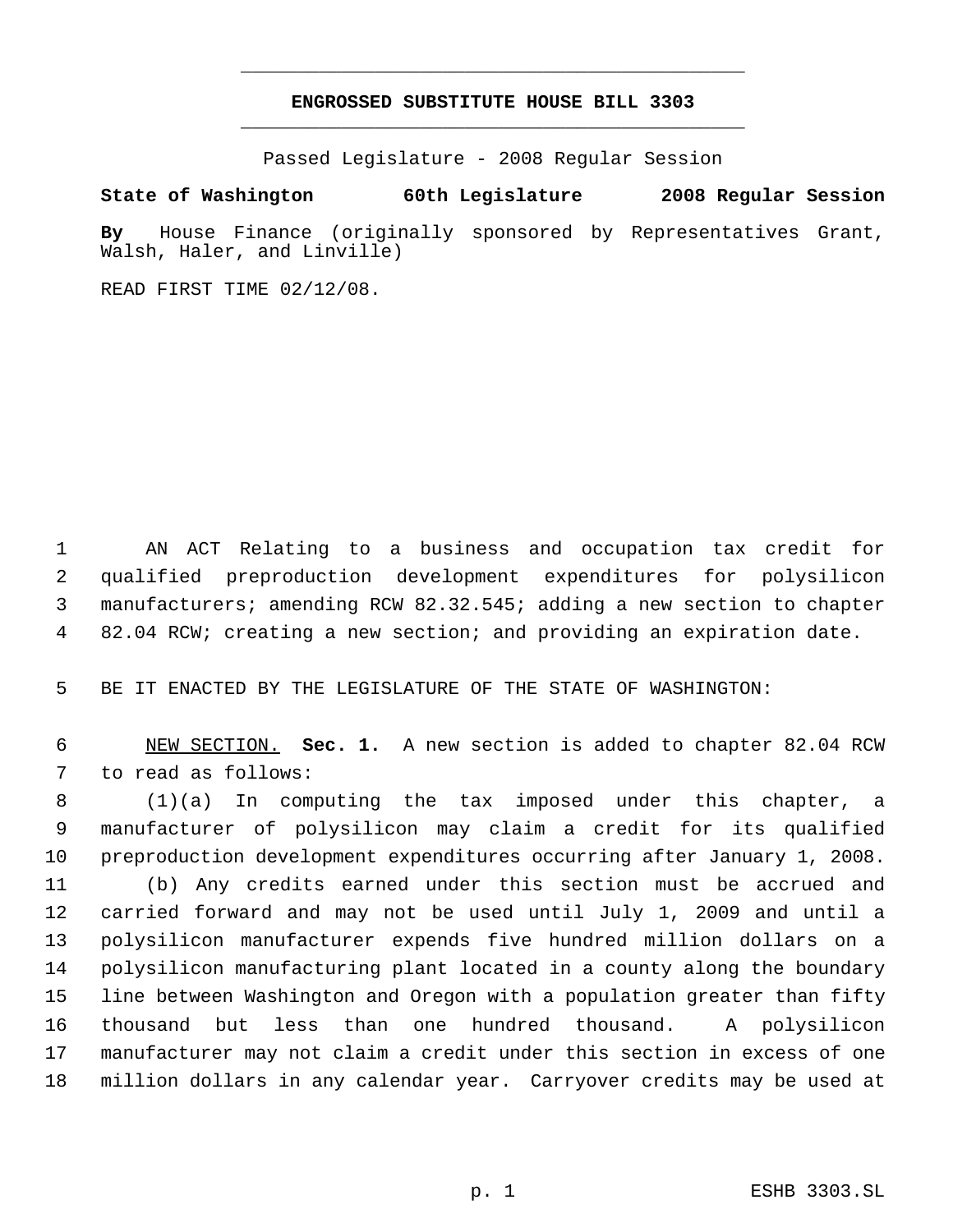any time after June 30, 2009, and may be carried over until used. Refunds may not be granted in the place of a credit.

 (2) The credit is equal to the amount of qualified preproduction development expenditures, multiplied by the rate of seven and one-half percent.

 (3) Credit earned on or after July 1, 2009, may be carried over until used. The credit claimed against taxes due for each calendar year must not exceed the amount of tax otherwise due under this chapter for the calendar year. Refunds may not be granted in the place of a credit.

 (4) The definitions in this subsection apply throughout this section unless the context clearly requires otherwise.

 (a)(i) "Preproduction development" means: (A) Research, design, and engineering activities performed in relation to the development of a product or product line; (B) the design and engineering of the facility in which the product or product line will be manufactured; and (C) training of production employees where the training is directly related to the manufacturing of the product or product line.

 (ii) The term "preproduction development" includes the discovery of technological information, the translating of technological information into new or improved products, processes, techniques, formulas, or inventions, and the adaptation of existing products into new products or derivatives of products or models. The term does not include manufacturing activities or other production-oriented activities other than tool design and engineering design for the manufacturing process 26 and the training identified in  $(a)(i)(C)$  of this subsection  $(4)$ . The term also does not include surveys and studies, social science and humanities research, market research or testing, quality control, sale promotion and service, computer software developed for internal use, and research in areas such as improved style, taste, and seasonal design.

 (b)(i) Except as provided in (ii) of this subsection (4)(b), "qualified preproduction development" means preproduction development performed in the field of polysilicon manufacturing in a county along the boundary line between Washington and Oregon with a population greater than fifty thousand but less than one hundred thousand.

 (ii) "Qualified preproduction development" also includes preproduction development as defined in (a)(i)(B) of this subsection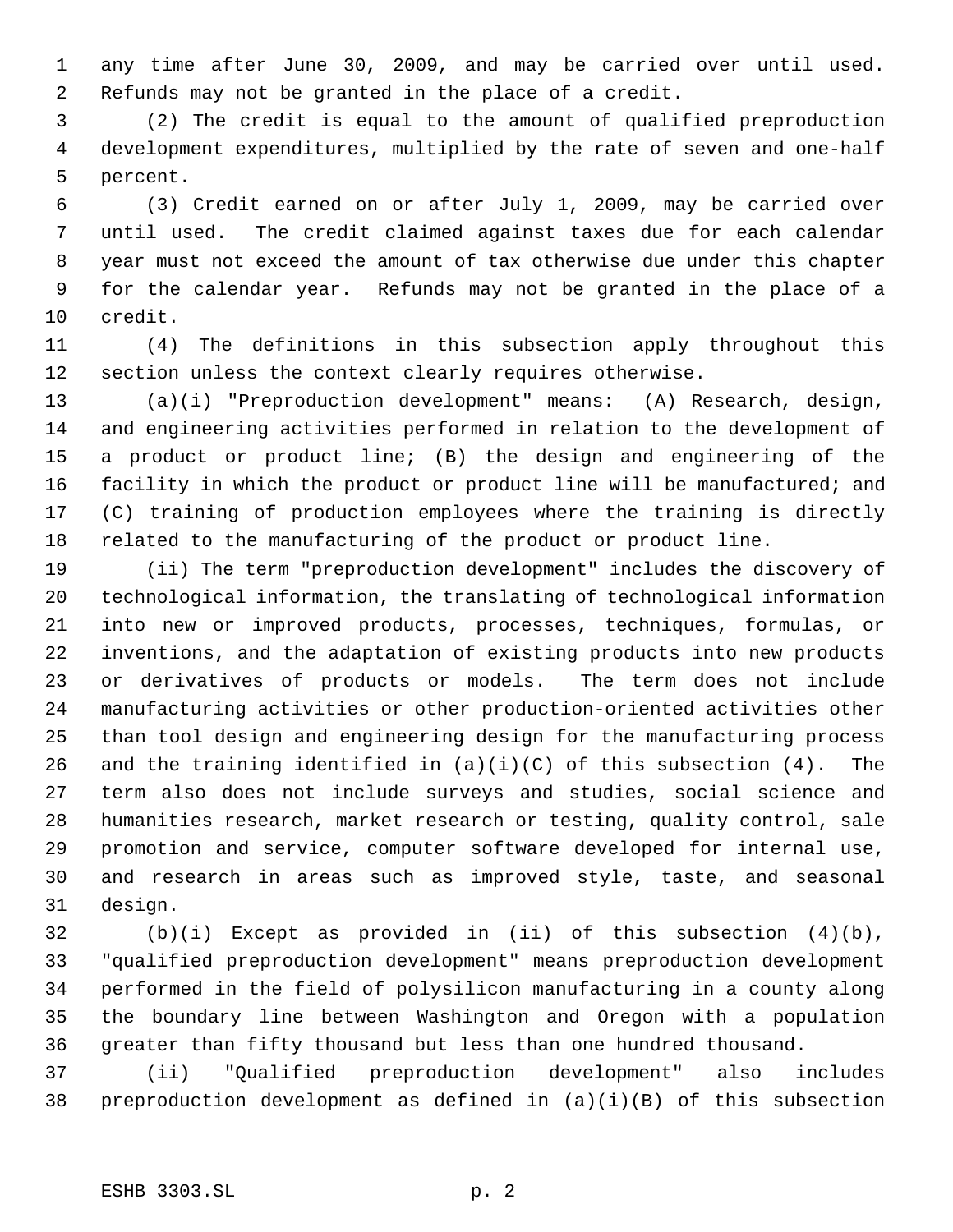(4) occurring outside of this state in relation to a polysilicon manufacturing facility located, or to be located, in a county along the boundary line between Washington and Oregon with a population greater than fifty thousand but less than one hundred thousand.

 (c) "Qualified preproduction development expenditures" means operating expenses including wages, benefits, supplies, and computer expenses directly incurred in qualified preproduction development by a person claiming the credit provided in this section. The term does not include amounts paid to a person or to the state or any of its departments or institutions, other than a public educational or research institution, to conduct preproduction development in the field of polysilicon manufacturing. The term also does not include capital costs and overhead, such as expenses for land, structures, or depreciable property. For purposes of this subsection (4)(c), capital costs do not include costs incurred for the design and engineering of a manufacturing facility as provided in (a)(i)(B) of this subsection (4).

 (5) In addition to all other requirements under this title, a person claiming the credit under this section must report as required under RCW 82.32.545 and provide such additional information as the department may prescribe.

 (6) Credit may not be claimed for expenditures for which a credit is claimed under RCW 82.04.4452.

(7) This section expires July 1, 2024.

 **Sec. 2.** RCW 82.32.545 and 2007 c 54 s 19 are each amended to read as follows:

 (1) The legislature finds that accountability and effectiveness are important aspects of setting tax policy. In order to make policy choices regarding the best use of limited state resources the legislature needs information on how a tax incentive is used.

 (2)(a) A person who reports taxes under RCW 82.04.260(11) or who claims an exemption or credit under RCW 82.04.4461, 82.08.980, 82.12.980, 82.29A.137, 84.36.655, ((and)) 82.04.4463, or section 1 of 34 this act shall make an annual report to the department detailing employment, wages, and employer-provided health and retirement benefits per job at the manufacturing site. The report shall not include names of employees. The report shall also detail employment by the total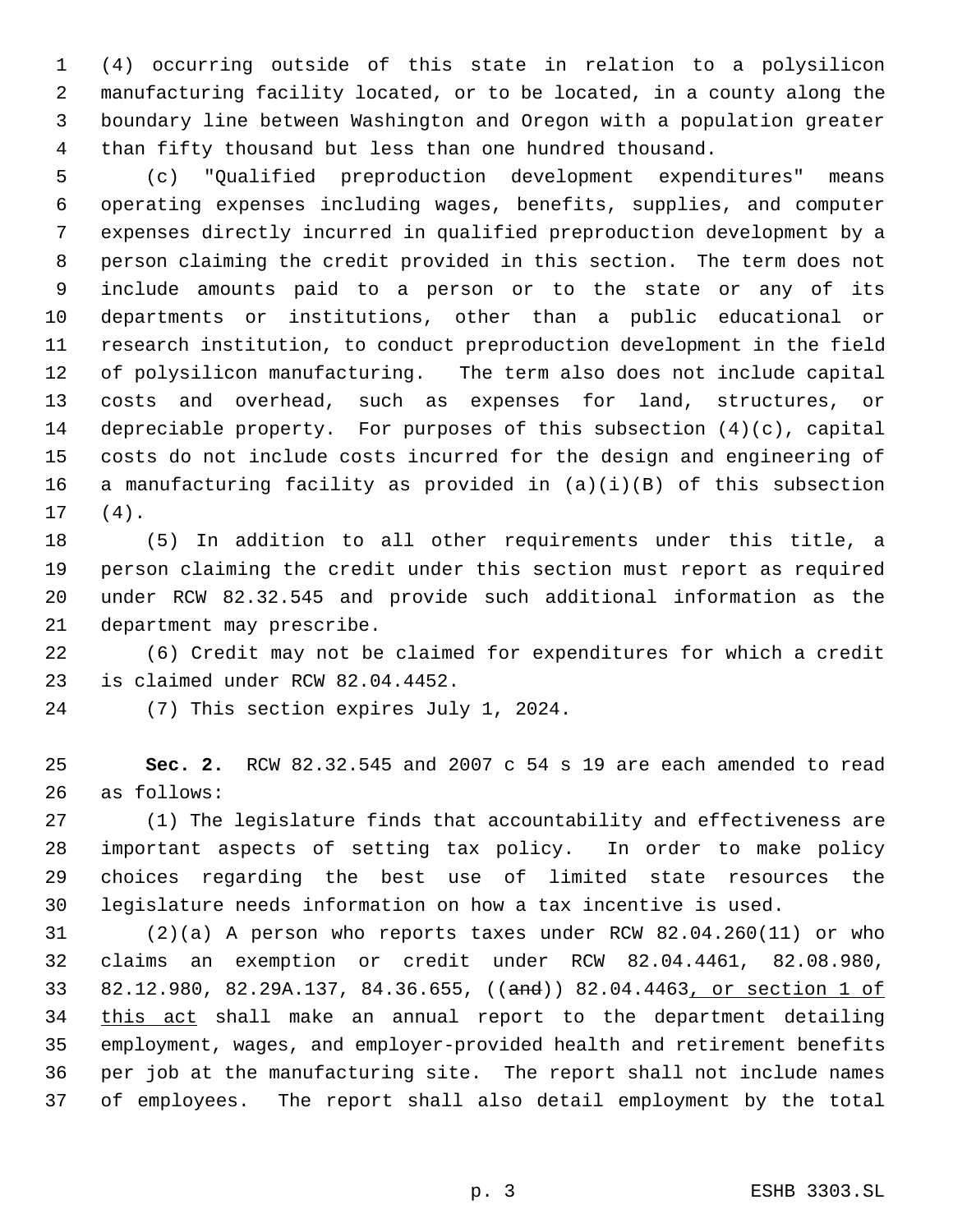number of full-time, part-time, and temporary positions. The first report filed under this subsection shall include employment, wage, and benefit information for the twelve-month period immediately before first use of a preferential tax rate under RCW 82.04.260(11), or tax exemption or credit under RCW 82.04.4461, 82.08.980, 82.12.980, 82.29A.137, 84.36.655, ((and)) 82.04.4463, or section 1 of this act. The report is due by March 31st following any year in which a preferential tax rate under RCW 82.04.260(11) is used, or tax exemption or credit under RCW 82.04.4461, 82.08.980, 82.12.980, 82.29A.137, 10 84.36.655, ((and)) 82.04.4463, or section 1 of this act is taken. This information is not subject to the confidentiality provisions of RCW 82.32.330 and may be disclosed to the public upon request.

 (b) If a person fails to submit an annual report under (a) of this subsection by the due date of the report, the department shall declare the amount of taxes exempted or credited, or reduced in the case of the preferential business and occupation tax rate, for that year to be immediately due and payable. Excise taxes payable under this subsection are subject to interest but not penalties, as provided under this chapter. This information is not subject to the confidentiality provisions of RCW 82.32.330 and may be disclosed to the public upon request.

22 (3) By November 1, 2010, for chapter 1, Laws of 2003 2nd sp. sess., and by November 1, 2014, for section 1 of this act, and by November 1, ((2023)) 2022, for chapter 1, Laws of 2003 2nd sp. sess. and section 1 25 of this act, the ((fiscal committees of the house of representatives 26 and the senate, in consultation with the department,) joint 27 legislative audit and review committee shall report to the legislature 28 on the effectiveness of chapter 1, Laws of 2003 2nd sp. sess. and section 1 of this act in regard to keeping Washington competitive. The report shall measure the effect of chapter 1, Laws of 2003 2nd sp. sess. and section 1 of this act on job retention, net jobs created for Washington residents, company growth, diversification of the state's economy, cluster dynamics, and other factors as the committees select. The reports shall include a discussion of principles to apply in evaluating whether the legislature should reenact any or all of the tax preferences in chapter 1, Laws of 2003 2nd sp. sess. and section 1 of this act. The department shall maintain information from the annual